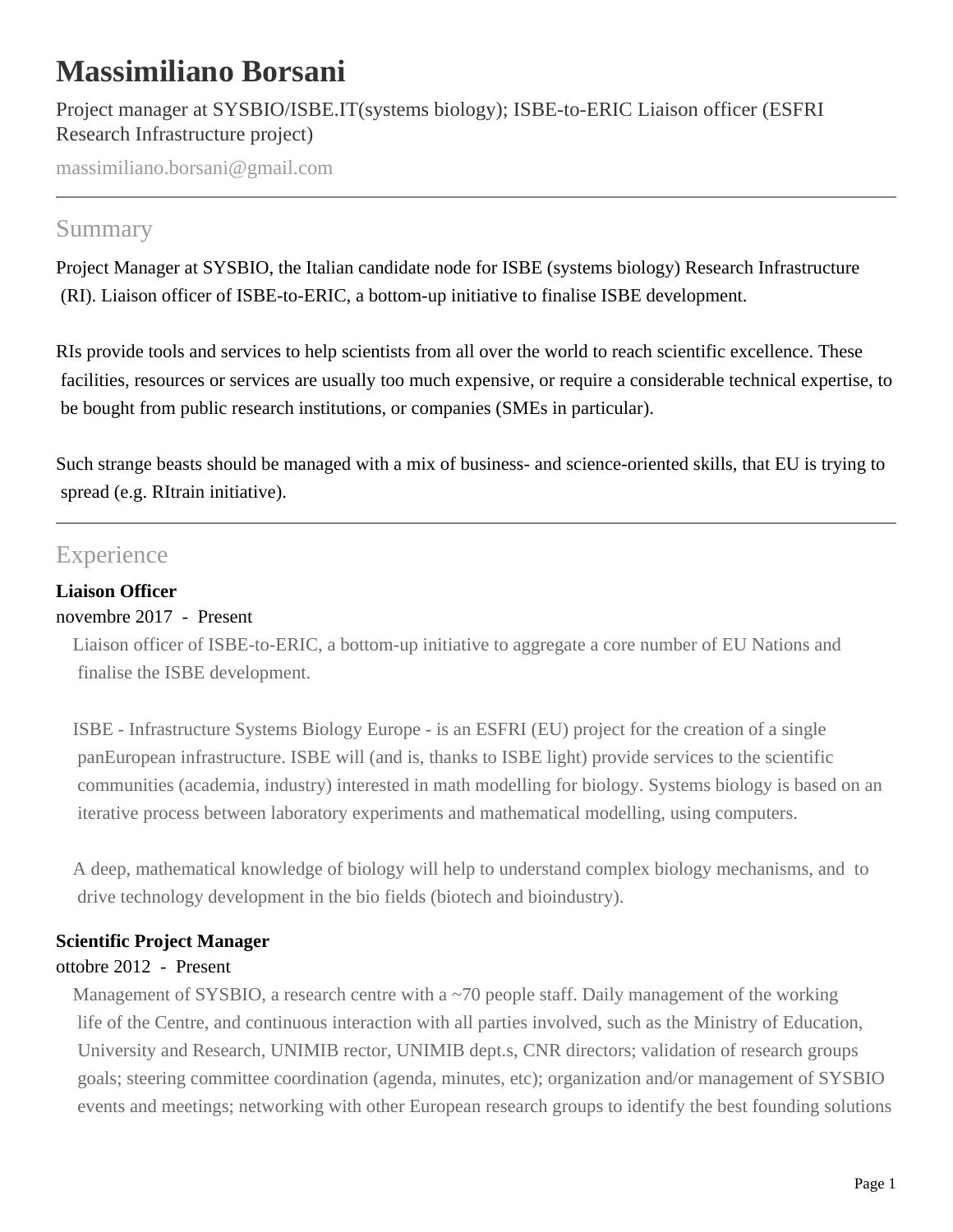(e.g. Horizon2020). Development of ISBE.IT project, to set up an Italian node of the EU systems biology Research Infrastructure, ISBE.

#### **Bioinformatician (developer) at Università degli Studi di Milano-Bicocca**

#### febbraio 2009 - settembre 2012 (3 anni 8 mesi)

Development of new computational approaches (implemented in MatLab) for the analysis of MALDI-TOF mass spectrometry data, with the purpose to identify biomarkers of Renal Cell Carcinoma. Genomics database development; analysis of miRNA; NGS (Next Generation Sequencing). Skills: programming in MatLab, PHP, and R; database develpment (RDBMS): MySQL.

### Education

**Università degli Studi di Milano** Doctor of Philosophy (PhD), Bioinformatics, 2010 - 2013 **Università degli Studi di Milano** Master of Science (MSc), Functional Genomics and Bioinformatics, Genomica Funzionale e Bioinformatica, 2006 - 2008 **Activities and Societies:** Dissertation: "HuNTED – Human Normal and Tumor Expression Database" **Università degli Studi di Milano** Bachelor of Science (BSc), Biotecnology for Industry, Biotecnologie industriali e ambientali, 2003 - 2006 **Activities and Societies:** Disertation: "Bioinformatics analysis of promoters for gene expression prediction" **Liceo Scientifico** Diploma, Maxisperimentazione Brocca Scientifico, Maxisperimentazione Brocca Scientifico, 1998 - 2003 **Activities and Societies:** Music lab (3rd-4th-5th year), class spokesperson (1st, 4th, 5th years), Students president (5th year), international exchange (2nd, 3rd, 4th year)